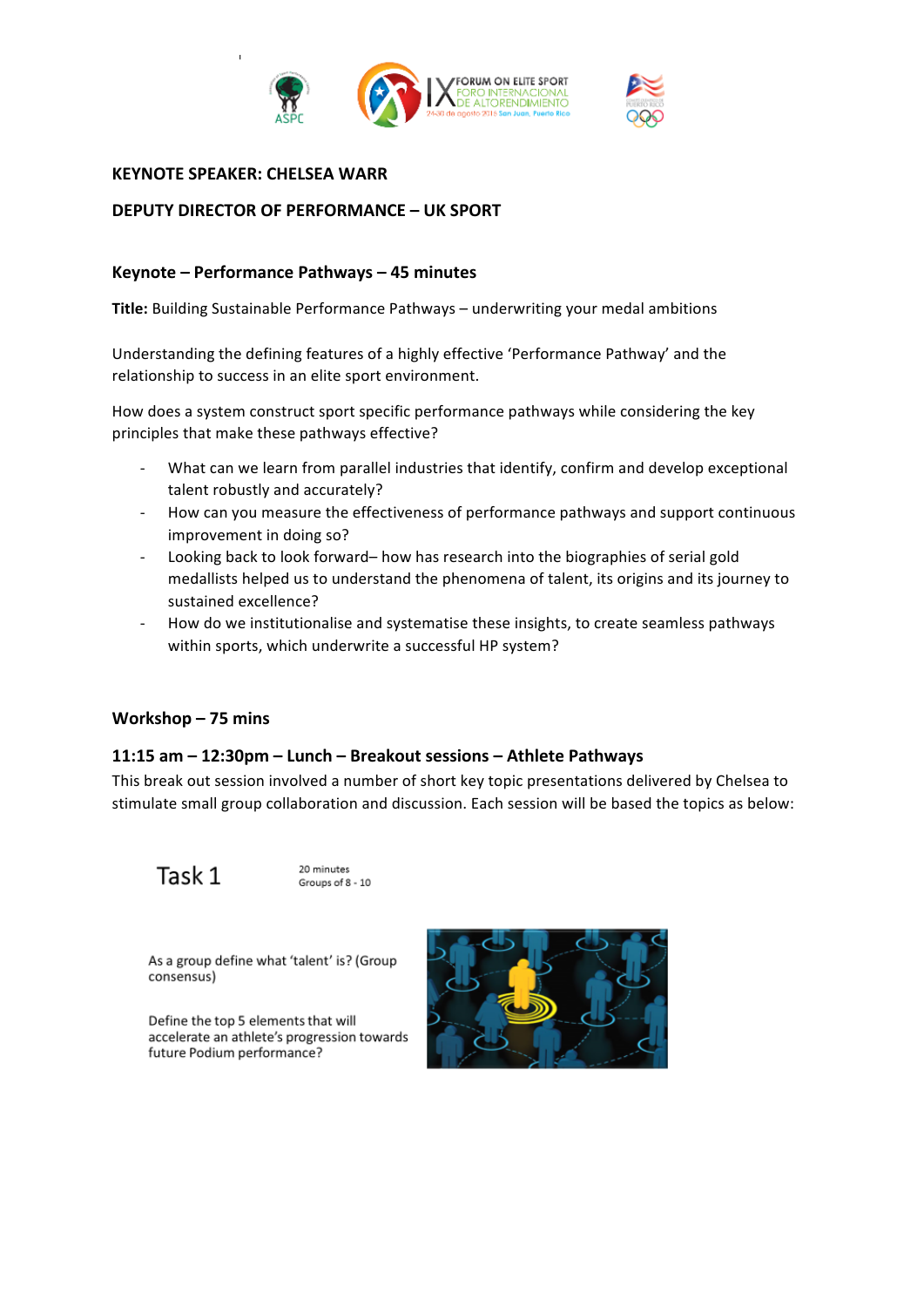

Some of the keywords that groups used to brainstorm talent before developing talent statements/definitions:

| Skill                               | Various interests     | Learning                    |
|-------------------------------------|-----------------------|-----------------------------|
| Ability                             | Risk taker            | Self-awareness              |
| Willingness                         | Motivated             | Competence                  |
| Coachable                           | Can have fun          | Confidence                  |
| Passion                             | Accountable           | Intellectual                |
| <b>Drive</b>                        | Sport specific intel  | <b>Behaviours</b>           |
| <b>Genetics</b>                     | Healthy athlete       | Mental strength             |
| Ability to perform                  | Potential             | Trainability                |
| Ability to focus                    | Skilled (Exceptional) | Right body/ Right mind      |
| Ability to respond to training load | Attitude              | Special ability             |
| Engaged                             | Special ability       | Natural exceptional ability |
| Courage                             | Intelligence          |                             |

- Talent is the combination of physical, mental (EQ) and emotional attributes required for success
- Talent is defined as an individual who displays exceptional abilities in the following areas:
	- o Physical
	- o Psychological (Behaviour and intellectual)
- Talent is potential condition of physical and mental excellence
- A highly motivated athlete with a drive to succeed, that possesses specific characteristics that will enable the athlete to perform at the highest level over a sustained period of time
- Special natural ability and robustness across performance components (Physical, technical, emotional etc.)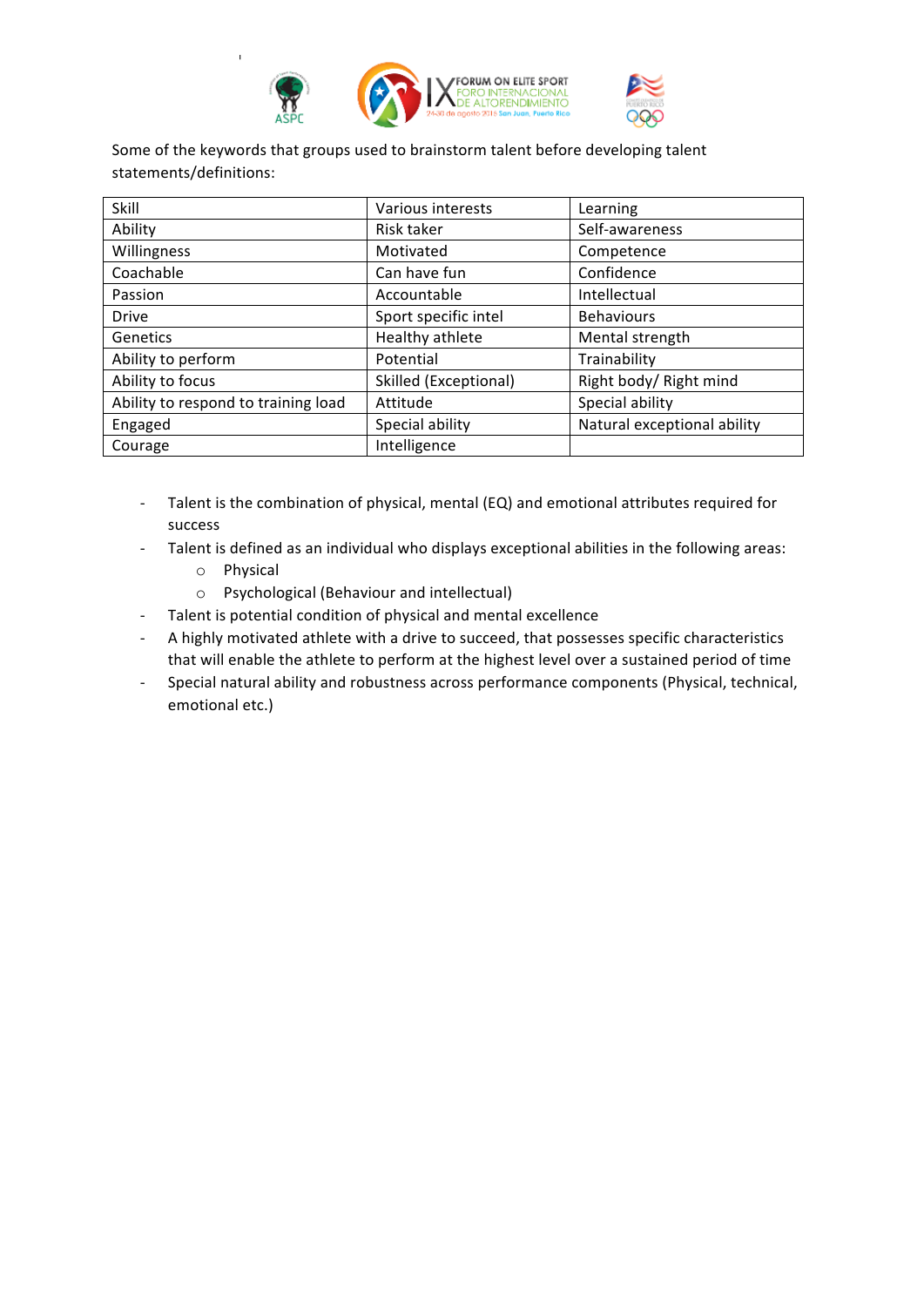



Task 2

20 minutes<br>Groups of 8 - 10

# Group 1:

- Quality coaching
- Supportive environment

How do you know it is working?

- Appropriate training and competition opportunities
- Health and wellness
- Belief is success

### **Group 2:**

- Discipline, desire
- Coaching
- Training and social environment
- Sporting experience
- Synergy of the sport system (admin)

#### Group 3:

- Improved personal performance
- Sustainable and repeatable
- Identified markers being met
- Increased athlete pool
- Increased commitment and engagement (internal and external)

#### **Group 4:**

- Results (Sustainable)
- Return on investment
- Sports participation growth
- Conversion rate (progression)
- Performance management system
- Performance planning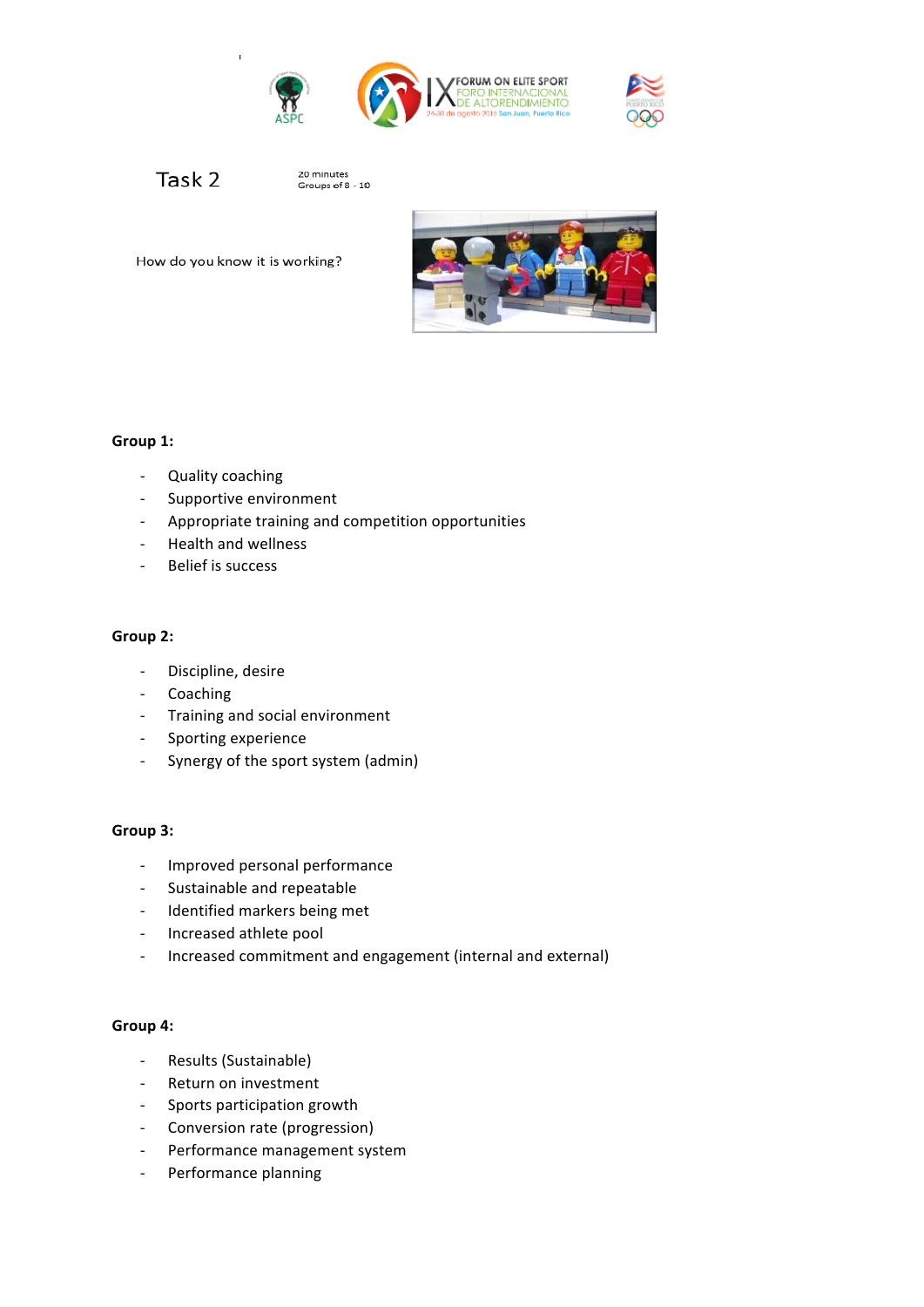



# Group 5:

- Clear structure (pathways, processes etc.)
- **Coaching**
- Support (SSM, family, school etc.)
- DTE (Daily training environment)
- $\mathsf{\dot{S}}$

# Group 6:

- Discipline
- **Education**
- Entourage (Support team)
- Sport science
- **Coaching**

#### Group 7:

- Coaching (individualised)
- Performance markers throughout the pathway
- Quality of daily training environment including support
- Sport specific curriculum and monitoring process
- Challenges and opportunities to succeed/fail
- $\zeta$
- How many athletes stay on progression to hit performance markers
- What is the attrition rate? Is it decreasing?
- % of athletes hitting KPIs
- Is there an acceleration of athletes getting to the end goal?
- Results achieved by design vs by chance (outside of the pathways)
- Continuous learning and evolution

#### **Group 8:**

- Competition results (medals)
- Testing/Monitoring, tracking/trending Qualitative measures
- Progression (Performance funnels)
- Strong support
- Talent pool
- Sustainable and repeatable
- KPIs Evaluation toll metrics
- Benchmarking
- Flexibility with plan
- Multiple entry and exit points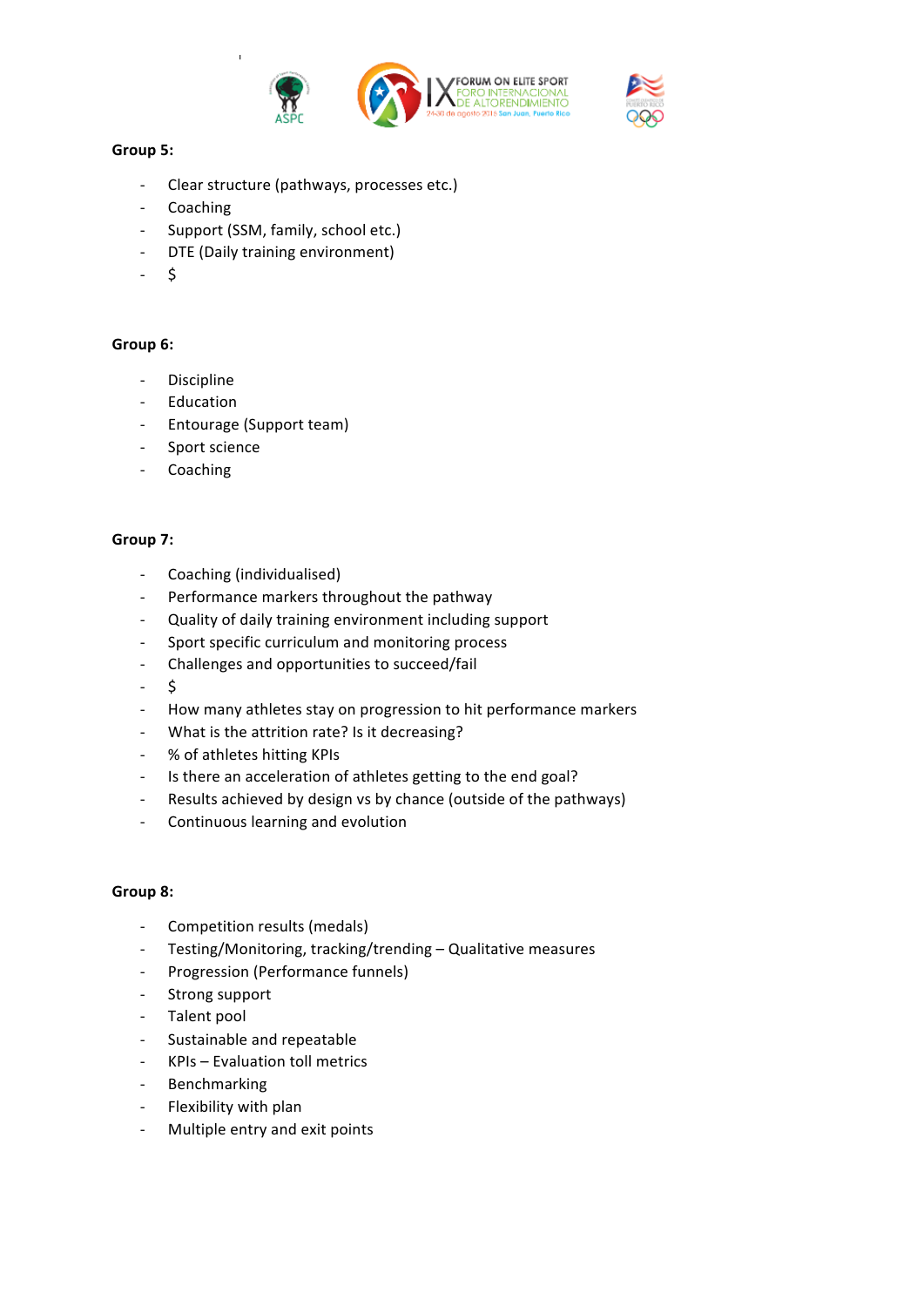

**Reflection: Where is your system?** This was the activity done in pairs at the end of the session.

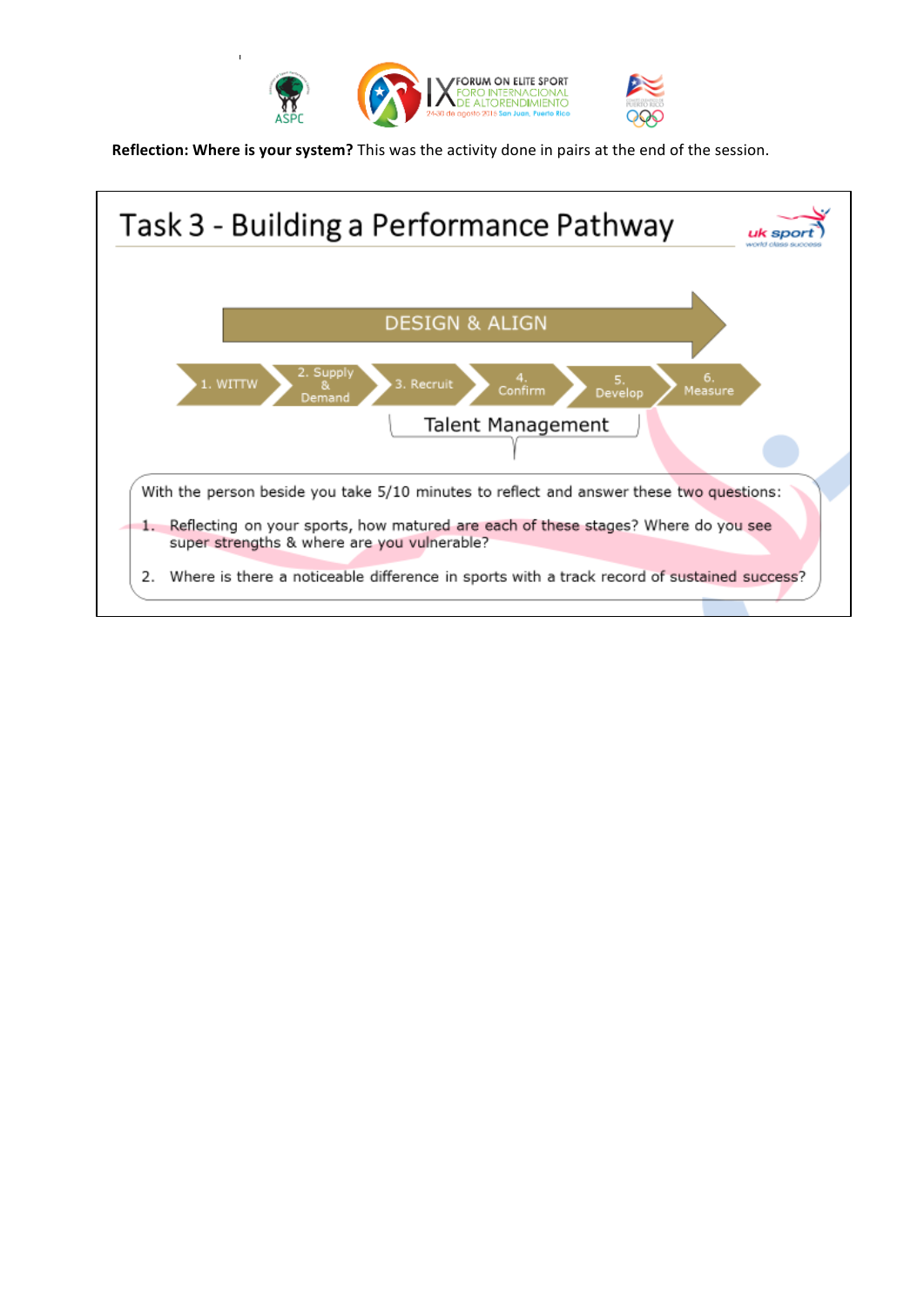

Prior to the session delegates were invited to complete a survey related to the session to get a feel for what the perception of the area was and how well systems were developed. Below is a brief snapshot of the key elements of that summary information. This was drawn together for the purpose of the session and has not been through the any type of validation process.

# **Question 1:**

Countries that completed the survey:



#### **Question 2:**

How would you define athlete performance pathways?

Key elements interpreted that respondents suggested defined an athlete performance pathway.



Potential Group definition: A systematic approach that outlines a transparent individualised, multi layered and progressive route to senior performance that is based on evidence and considers quality process and athlete welfare.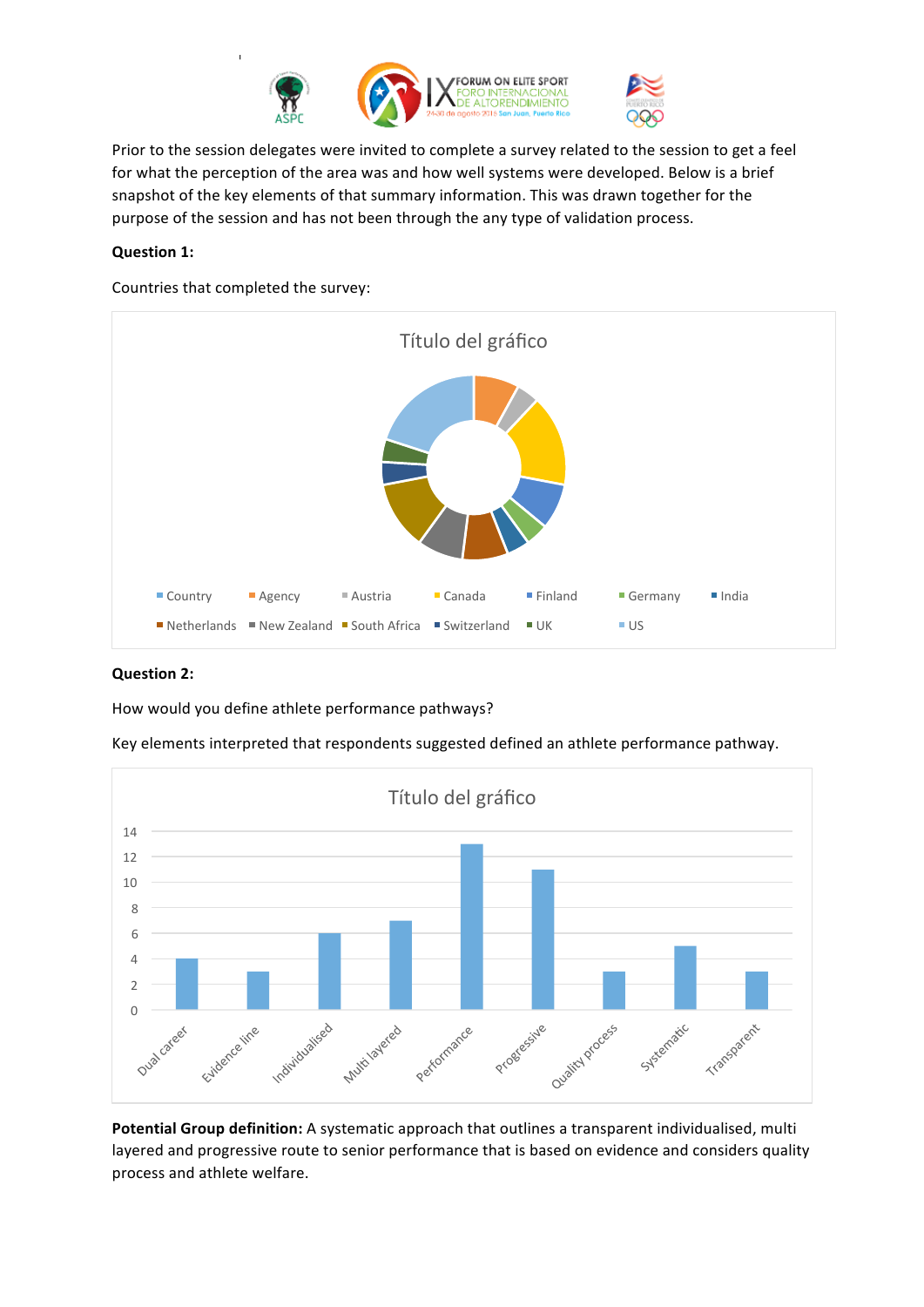



Other areas identified:

| Area                     | Number of mentions |
|--------------------------|--------------------|
| Integrated with coaching |                    |
| Defined                  |                    |
| Enhance ability          |                    |
| Integrated with coaching | 2                  |
| Investment               |                    |
| Opportunities            |                    |
| Performance focus        |                    |
| Preparation              |                    |
| Specialisation           | 2                  |
| Sport specific           | 2                  |
| Sustainability           |                    |
| ïD                       |                    |

#### **Additional points:**

- Some refer to it as from cradle to grave and others from TiD or specialisation.<br>• Multi-lavered refers to the various components required to support athlete i.e.
- Multi-layered refers to the various components required to support athlete i.e. coaching, daily training environment, performance support etc
- Quality process includes effective transitions
- Quite a few just view the pathway as an evidence line rather than a fully integrated pathway

#### **Question 3:**

System: How would you rate the following statements in relations to your system? ( $0 =$  Strongly Disagree 5 = Strongly Agree)

| <b>Statement</b>                                                                                 | Average |
|--------------------------------------------------------------------------------------------------|---------|
| Our system clearly identifies the point at which athletes with medal winning potential are first |         |
| identified & confirmed                                                                           | 3.28    |
| Governing bodies/Federations make a serious effort in the talent development space to            | 3.46    |
| underpin High Performance outcomes                                                               |         |
| In general, National Governing Bodies / Federations athlete performance pathways are clearly     |         |
| defined                                                                                          | 3.27    |
| Athlete performance pathways are coherent from talent through to high performance                |         |
| Performance pathways are guided by outcomes required from High Performance                       |         |
| Junior/pre-elite results are important for investment                                            |         |
| Performance pathways are a strength of our system                                                |         |
| We have a National strategy for supporting sports identify, confirm and develop talent           |         |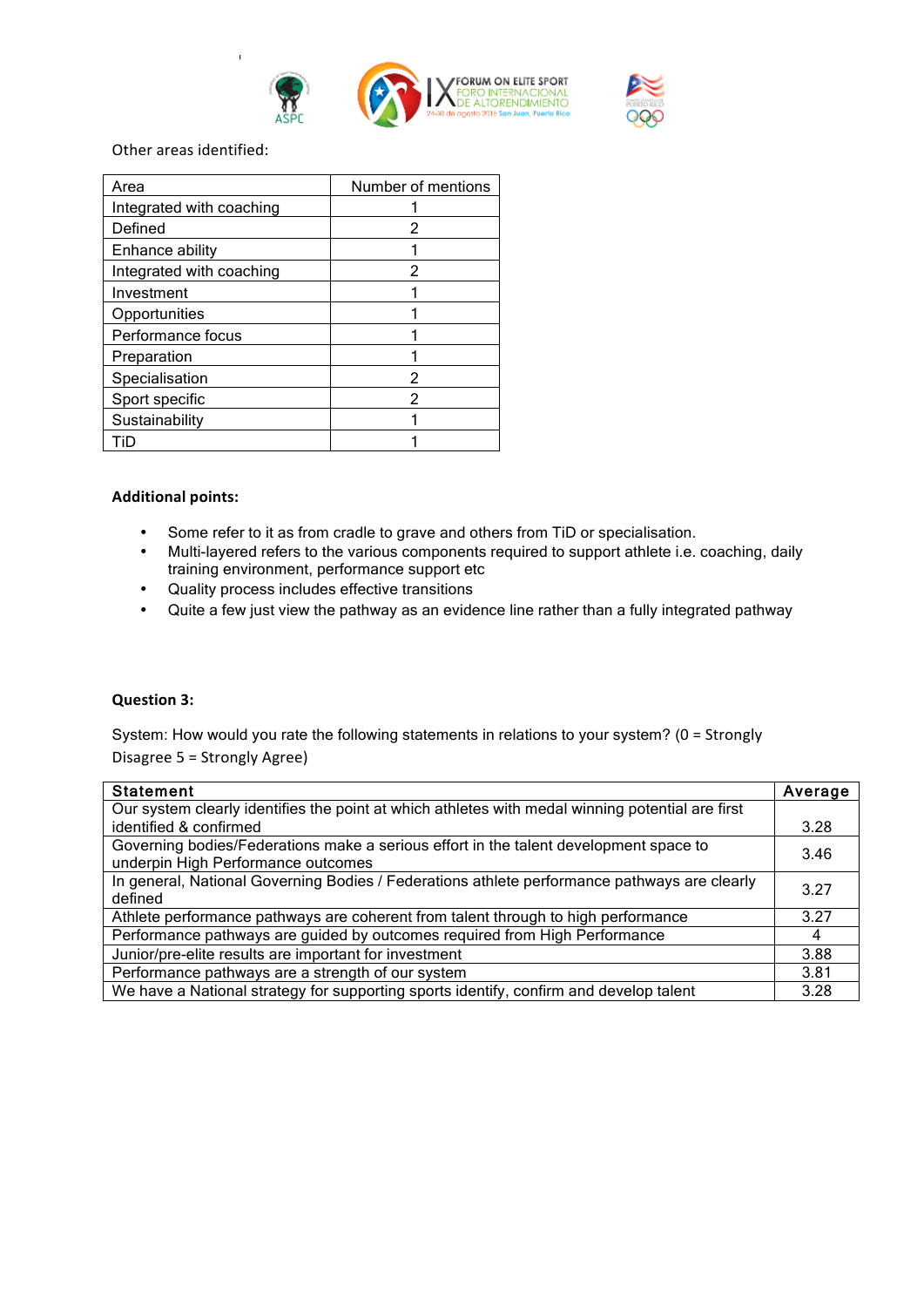



Our system clearly identifies the point at which athletes Governing bodies/Federations make a serious effort in the In general, National Governing Bodies / Federations athlete Athlete performance pathways are coherent from talent Performance pathways are guided by outcomes required Junior/pre-elite results are important for investment Performance pathways are a strength of our system We have a National strategy for supporting sports identify,



## **Question 4:**

Challenges - Please rate the following statements in relations to your system. ( $0 =$  Strongly Disagree 5 = Strongly Agree) 

| <b>Statement</b>                                                                          |  |
|-------------------------------------------------------------------------------------------|--|
| We don't have sufficient quality of specialist coaches working with emerging athletes     |  |
| We don't have sufficient investment through our performance pathways                      |  |
| Governing bodies/Federations don't have an appetite to excel in this space                |  |
| Longer term thinking is not the norm across the system                                    |  |
| Competition structures do not reflect the desired development outcomes at pre-elite level |  |
| Development athletes over compete and under train                                         |  |
| We see too much reflection of HP training in development athlete programmes               |  |
| Volunteer coaching is a difficult area to address change                                  |  |
| Título del gráfico                                                                        |  |

We don't have sufficient quality of specialist coaches We don't have sufficient investment through our Governing bodies/Federations don't have an appetite to Longer term thinking is not the norm across the system Competition structures do not reflect the desired Development athletes over compete and under train We see too much reflection of HP training in Volunteer coaching is a difficult area to address change

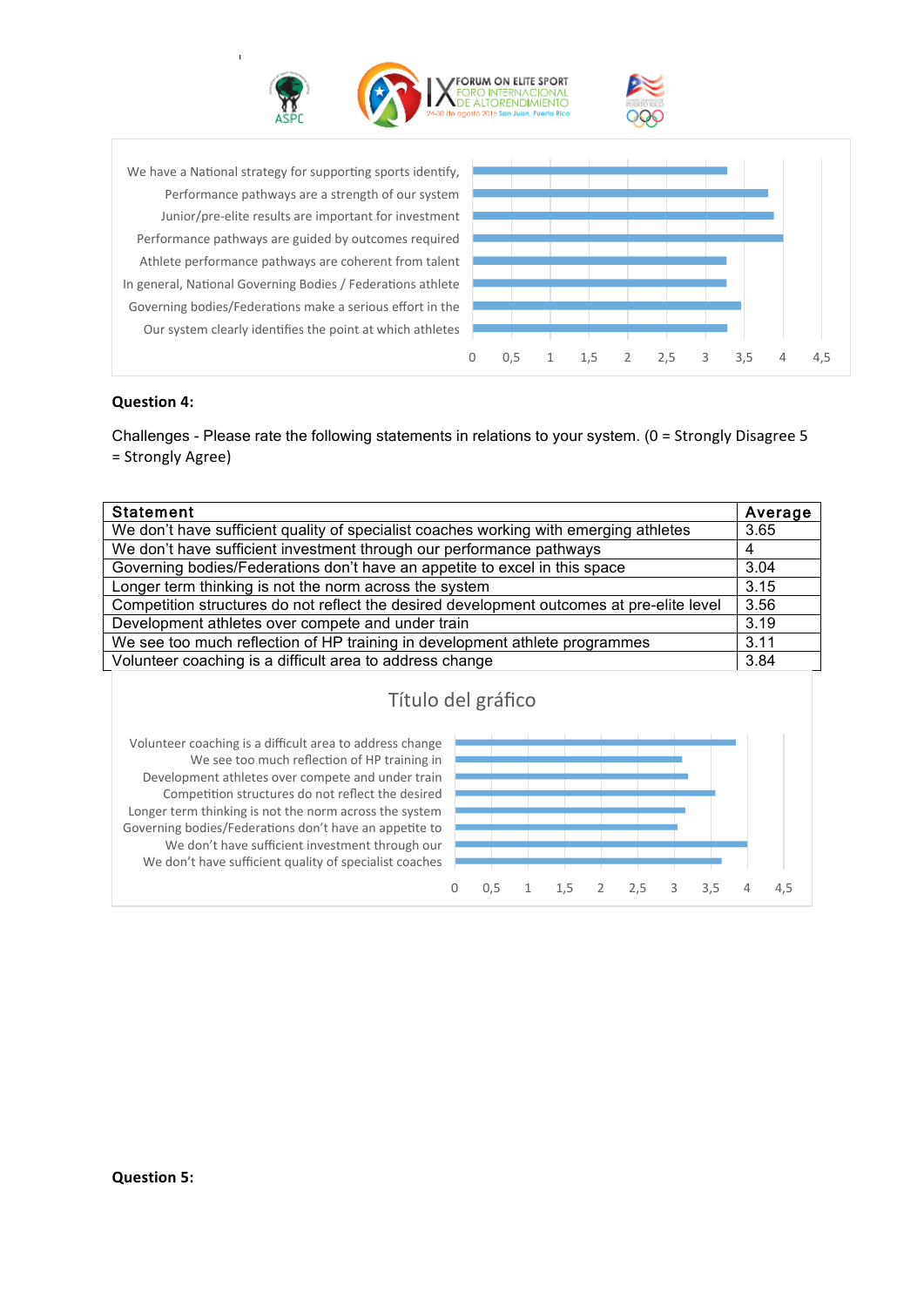

What do you feel are the key strengths of your talent development system and performance pathways?



## **Others:**

| Area                 | Number of mentions |
|----------------------|--------------------|
| Capacity             | 2                  |
| Clear pathways       |                    |
| Competition exposure |                    |
| Control              |                    |
| Dual career          | 2                  |
| Expertise            |                    |
| <b>Fundamentals</b>  | 2                  |
| Integrated pathways  |                    |
| Interdisciplinary    |                    |
| Progressive          |                    |
| Sport specific       |                    |
| Support              |                    |
| Systematic           |                    |
| Talent pool          |                    |
| TiD                  | 2                  |
| Understanding        |                    |

# **Additional points:**

- Athlete management relates to monitoring, tracking and programming
- Support relate to the system supporting the area

**Question 6:**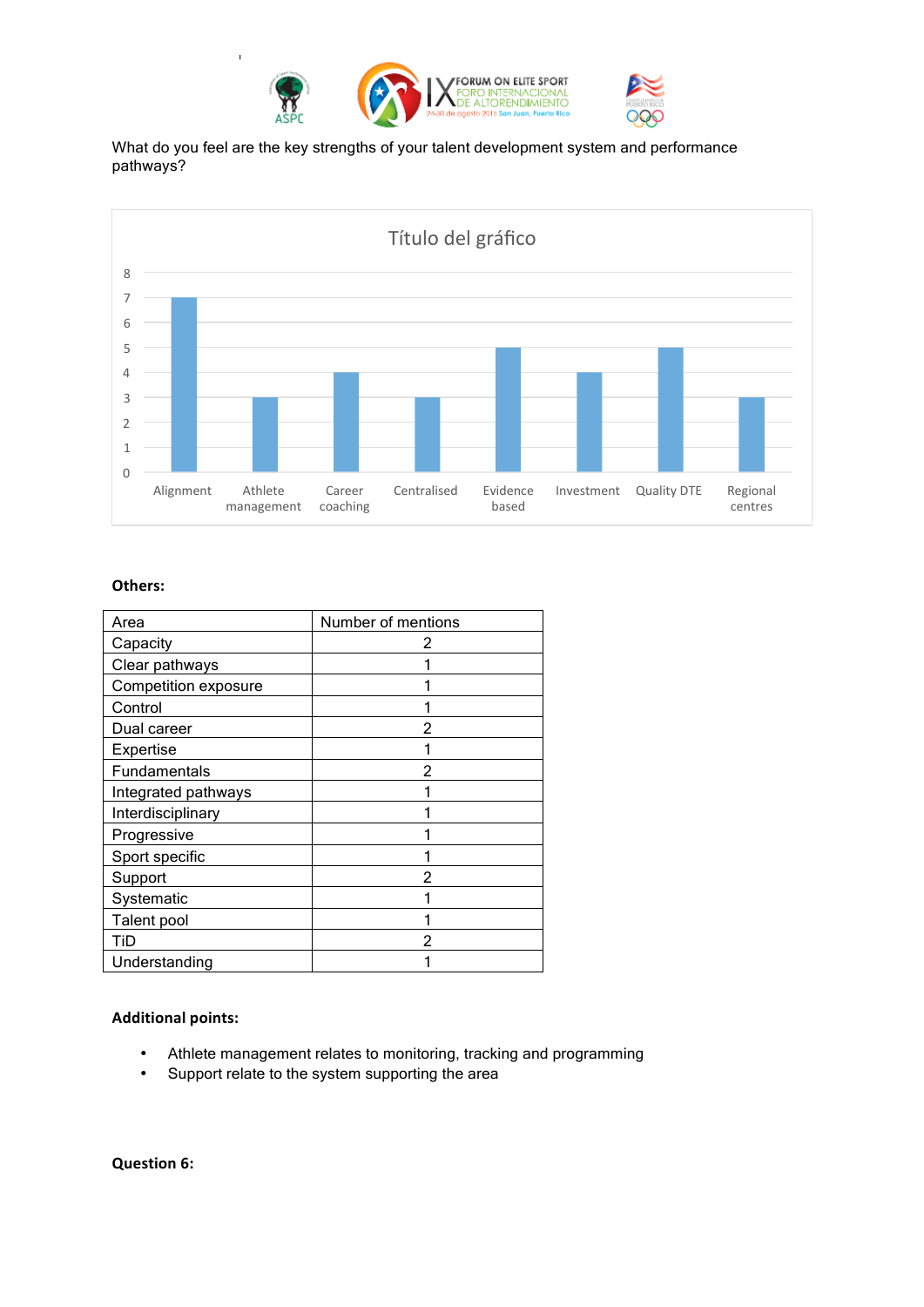

What are three areas you feel, as a National system, need to be addressed to enhance performance pathways?



## **Others:**

| Others               | Number of mentions |
|----------------------|--------------------|
| Capacity             |                    |
| Centralisation       |                    |
| Competition exposure |                    |
| Critical mass        | 2                  |
| Development focus    | 2                  |
| DTE                  |                    |
| Efficient            |                    |
| Evidence             |                    |
| Performance pathway  |                    |
| Policy               | 2                  |
| System adjustment    |                    |
| Targeted             |                    |
| TiD                  |                    |
| Transfer             |                    |
| Transparency         |                    |
| Welfare              |                    |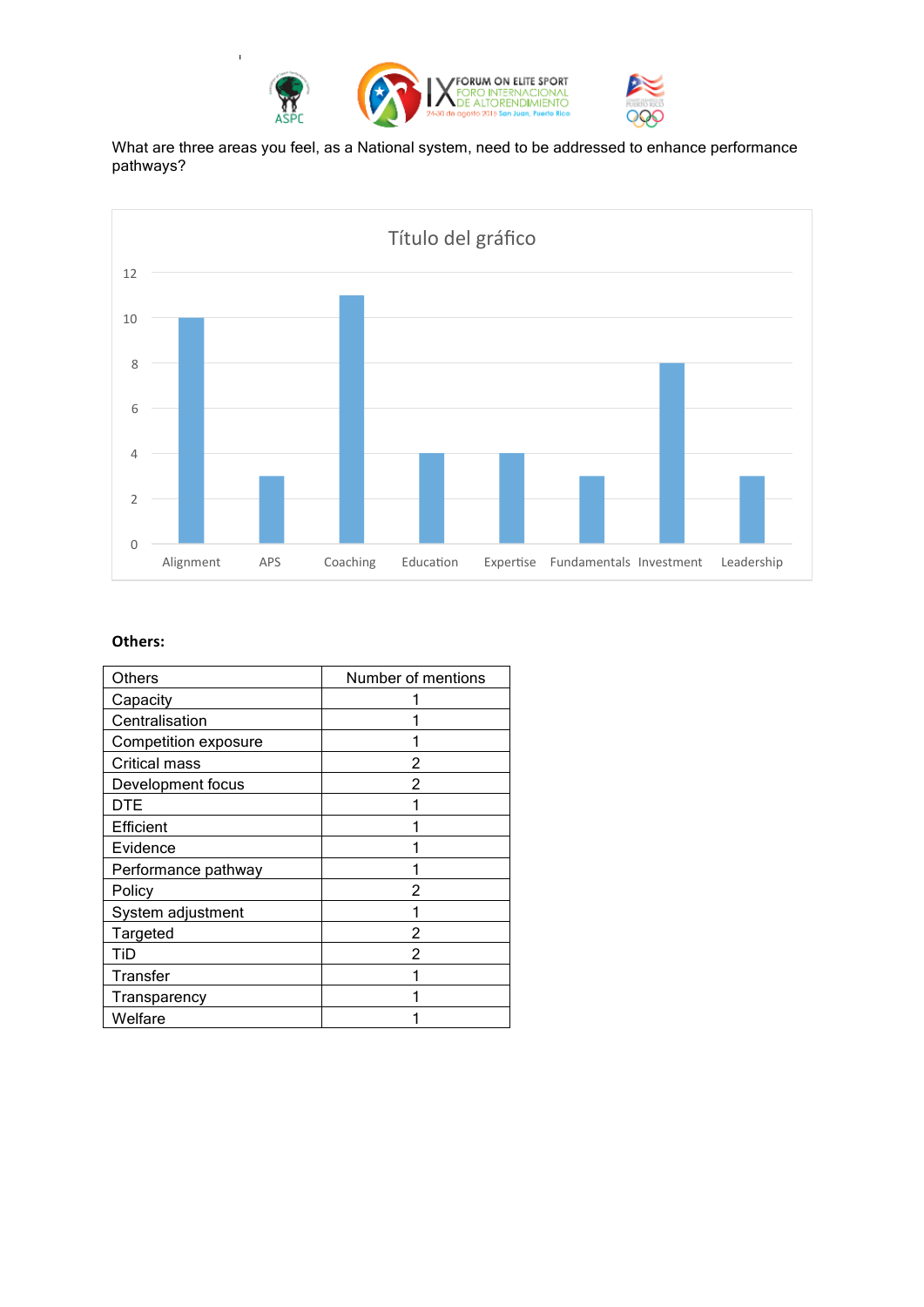

In the session it was identified that it may be of some use to countries to get some guidance around first steps and action they could take to get some traction in the athlete performance pathway area. We have put together some key pieces that we hope will be of use.

#### 1. **Current System Status**

- a. Is there an understanding of the following:
	- i. Expertise in the area
	- ii. Investment into the area
	- iii. Appetite for athlete development
	- iv. The value proposition to the system

## **2.** What it takes to win

- a. How much work has gone into understanding what it takes to win in current and future Olympic Games/World Championships? The level and type of analysis that goes into understanding this can be costly and time consuming but very valuable. For those with limited budget here are a few places you can start:
	- i. What is current world's best? This is much easier to do in CGS (Centimeters, Grams and Seconds) sports
	- ii. What is your coaches/programmes picture of world's best? This contextual view is important, especially for team sports, but when put together with the data from above can start to create a more complete picture
	- iii. Where is the sport going? Is this quantifiable or something that the experts in the sports can build
	- iv. Have you got the athletes that can achieve world's best? What is your current crop of athletes capable of? How are your future athletes tracking? Do you have too many/not enough?
	- v. What environment/support do you need to create at each level to ensure your athletes are getting everything they need to achieve success?
	- vi. Transparency is attractive to almost everyone. Know exactly what needs to be done to progress is much more appealing than moving goalposts

#### **3.** Good process takes time and thought but not much additional investment

a. Agreement on what it takes to win and the parameters for continued inclusion in the programme are a vital component to setting things up well